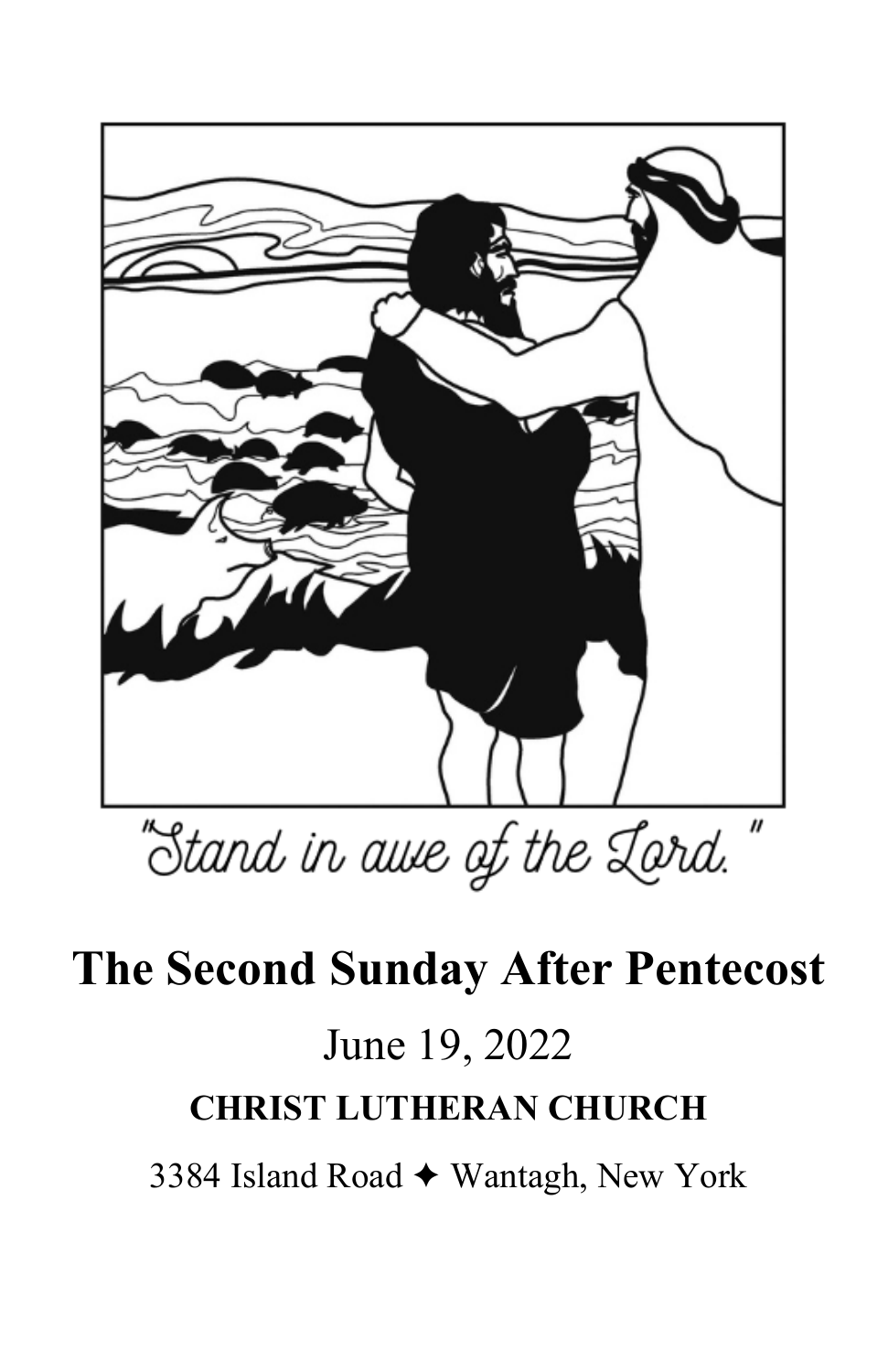

# CHRIST LUTHERAN CHURCH

Hans Vogel, President Church Office: (516) 221-3286 Email: church@clcwantagh.org Website: [www.CLCWantagh.org](http://www.clcwantagh.org/)

#### **The Second Sunday After Pentecost June 19, 2022**

## **THE HOLY EUCHARIST SUNDAY 9:00 AM**

Please stand.

- P: Blessed be the Holy Trinity, +one God, whose steadfast love endures forever.
- **C: Amen.**
- P: Let us confess our sin in the presence of God and one another.

*A brief silence is kept for reflection.*

- P: Merciful God,
- **C: we confess that we have not followed your path but have chosen our own way. Instead of putting others before ourselves, we long to take the best seats at the table. When met by those in need, we have too often passed by on the other side. Set us again on the path of life. Save us from ourselves and free us to love our neighbors. Amen.**
- P: Hear the good news! God does not deal with us according to our sins but delights in granting pardon and mercy. In the name of +Jesus Christ, your sins are forgiven. You are free to love as God loves.
- **C: Amen.**

#### **GATHERING SONG**  *How Sweet the Name of Jesus Sounds* Hymn # 620

- P: The grace of our Lord Jesus Christ, the love of God, and the communion of the Holy Spirit be with you all.
- **C: And also with you.**

#### **PRAYER OF THE DAY**

P: Let us pray. *A brief silence is kept before the prayer.*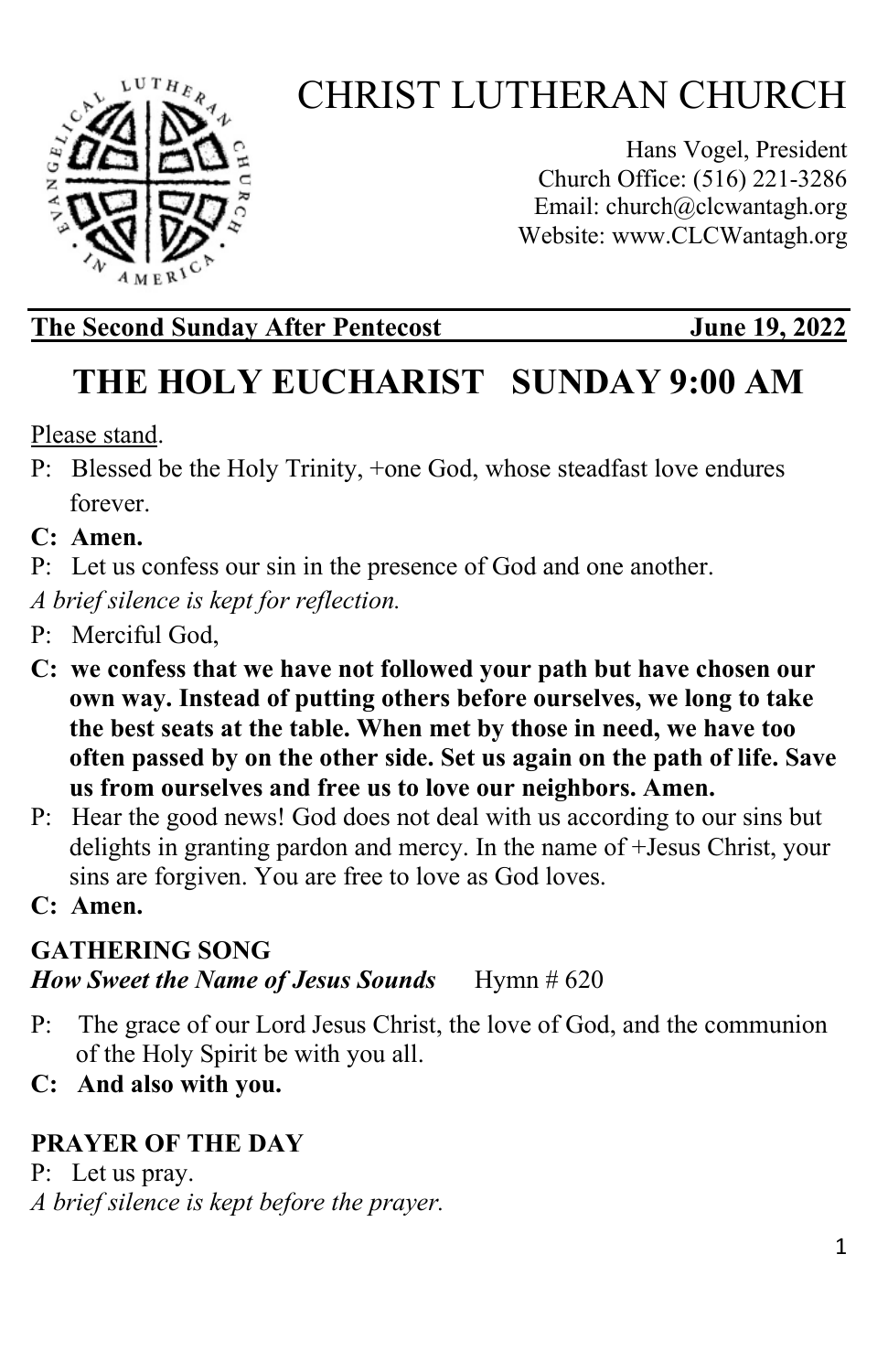P: O Lord God, we bring before you the cries of a sorrowing world. In your mercy set us free from the chains that bind us, and defend us from everything that is evil, through Jesus Christ, our Savior and Lord.

#### **C: Amen.**

The assembly is seated.

#### **FIRST READING: Isaiah 65:1-9**

*The prophet announces God's impatience. The people's self-absorption is idolatry, and images of practices that displease God fill this reading. Like a vintner who crushes the grape to release the wine, God will use Israel's exile to establish a new community of the faithful.*

A: A reading from Isaiah— 1

- $\rm{^{1}}$ I was ready to be sought out by those who did not ask, to be found by those who did not seek me. I said, "Here I am, here I am," to a nation that did not call on my name.
- $2$ I held out my hands all day long to a rebellious people, who walk in a way that is not good, following their own devices;
- <sup>3</sup>a people who provoke me to my face continually, sacrificing in gardens and offering incense on bricks;
- <sup>4</sup>who sit inside tombs, and spend the night in secret places; who eat swine's flesh, with broth of abominable things in their vessels;
- <sup>5</sup>who say, "Keep to yourself, do not come near me, for I am too holy for you." These are a smoke in my nostrils, a fire that burns all day long.
- <sup>6</sup>See, it is written before me: I will not keep silent, but I will repay; I will indeed repay into their laps
- <sup>7</sup>their iniquities and their ancestors' iniquities together, says the Lord; because they offered incense on the mountains and reviled me on the hills, I will measure into their laps full payment for their actions.
- <sup>8</sup>Thus says the Lord: As the wine is found in the cluster, and they say, "Do not destroy it, for there is a blessing in it," so I will do for my servants' sake, and not destroy them all.
- <sup>9</sup>I will bring forth descendants from Jacob, and from Judah inheritors of my mountains; my chosen shall inherit it, and my servants shall settle there.

The word of God, word of life.

#### **C: Thanks be to God.**

#### **PSALM: Psalm 22:19-28**

*"In the midst of the assembly I will praise you."* 

P: <sup>19</sup>But you, O Lord, be not far away; O my help, hasten to my aid.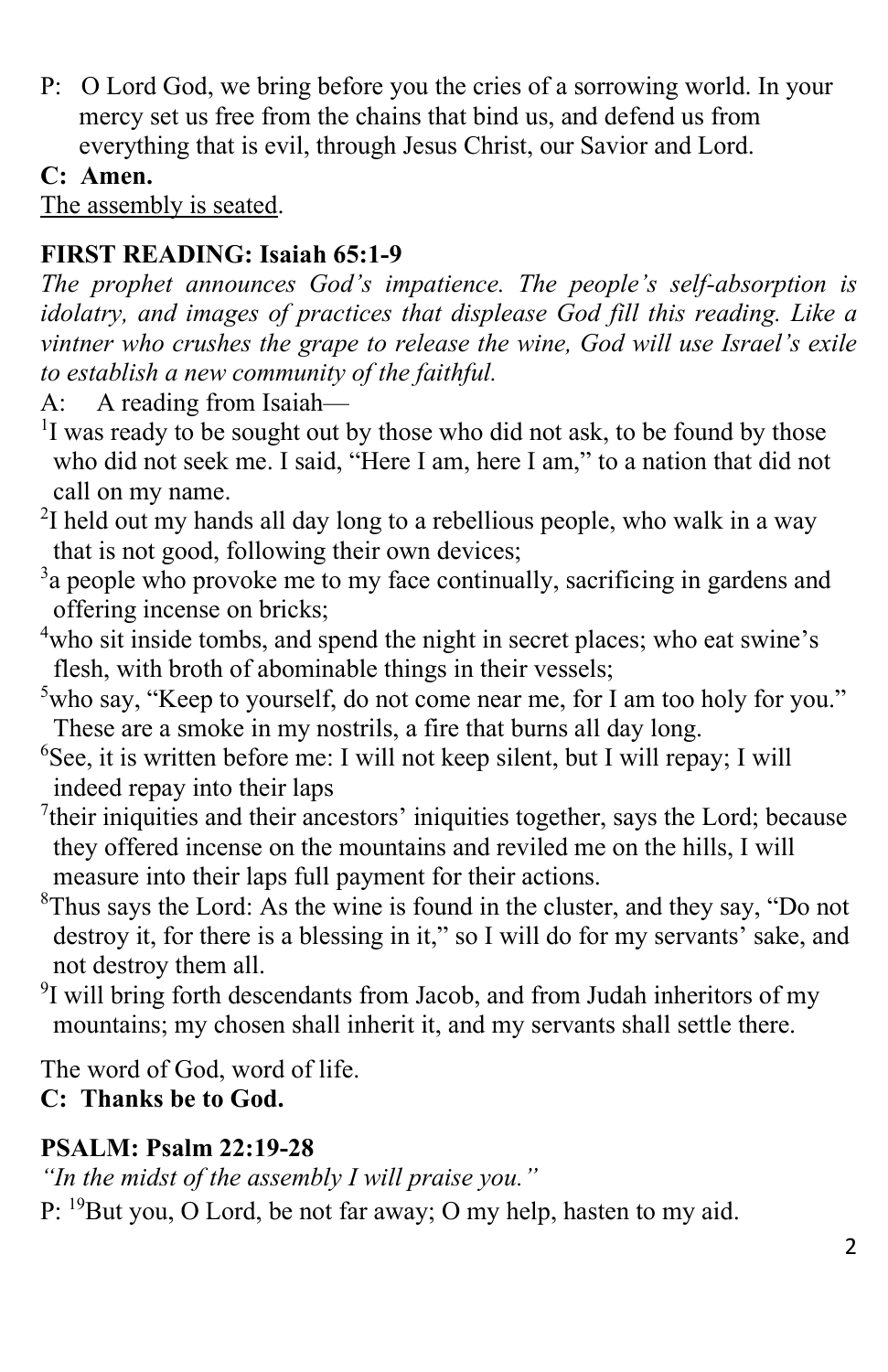#### **C: 20Deliver me from the sword, my life from the power of the dog.**

- P: <sup>21</sup>Save me from the lion's mouth! From the horns of wild bulls you have rescued me.
- **C: 22I will declare your name to my people; in the midst of the assembly I will praise you.**
- P: 23You who fear the Lord, give praise! All you of Jacob's line, give glory. Stand in awe of the Lord, all you offspring of Israel.
- **C: 24For the Lord does not despise nor abhor the poor in their poverty; neither is the Lord's face hidden from them; but when they cry out, the Lord hears them.**
- P: <sup>25</sup>From you comes my praise in the great assembly; I will perform my vows in the sight of those who fear the Lord.
- **C: 26The poor shall eat and be satisfied, let those who seek the Lord give praise! May your hearts live forever!**
- P: <sup>27</sup>All the ends of the earth shall remember and turn to the Lord; all the families of nations shall bow before God.
- **C: 28For dominion belongs to the Lord, who rules over the nations.**

#### **SECOND READING: Galatians 3:23-29**

*For Paul, baptism is a powerful bond that unites people not only with God but with other believers. Those who call themselves children of God experience a transformation that removes prejudices of race, social class, or gender in favor of true unity in Christ.*

A: A reading from Galatians—

- $^{23}$ Now before faith came, we were imprisoned and guarded under the law until faith would be revealed.
- $24$ Therefore the law was our disciplinarian until Christ came, so that we might be justified by faith.
- $^{25}$ But now that faith has come, we are no longer subject to a disciplinarian,  $^{26}$ for in Christ Jesus you are all children of God through faith.
- $^{27}$ As many of you as were baptized into Christ have clothed yourselves with Christ.
- $28$ There is no longer Jew or Greek, there is no longer slave or free, there is no longer male and female; for all of you are one in Christ Jesus.
- $29$ And if you belong to Christ, then you are Abraham's offspring, heirs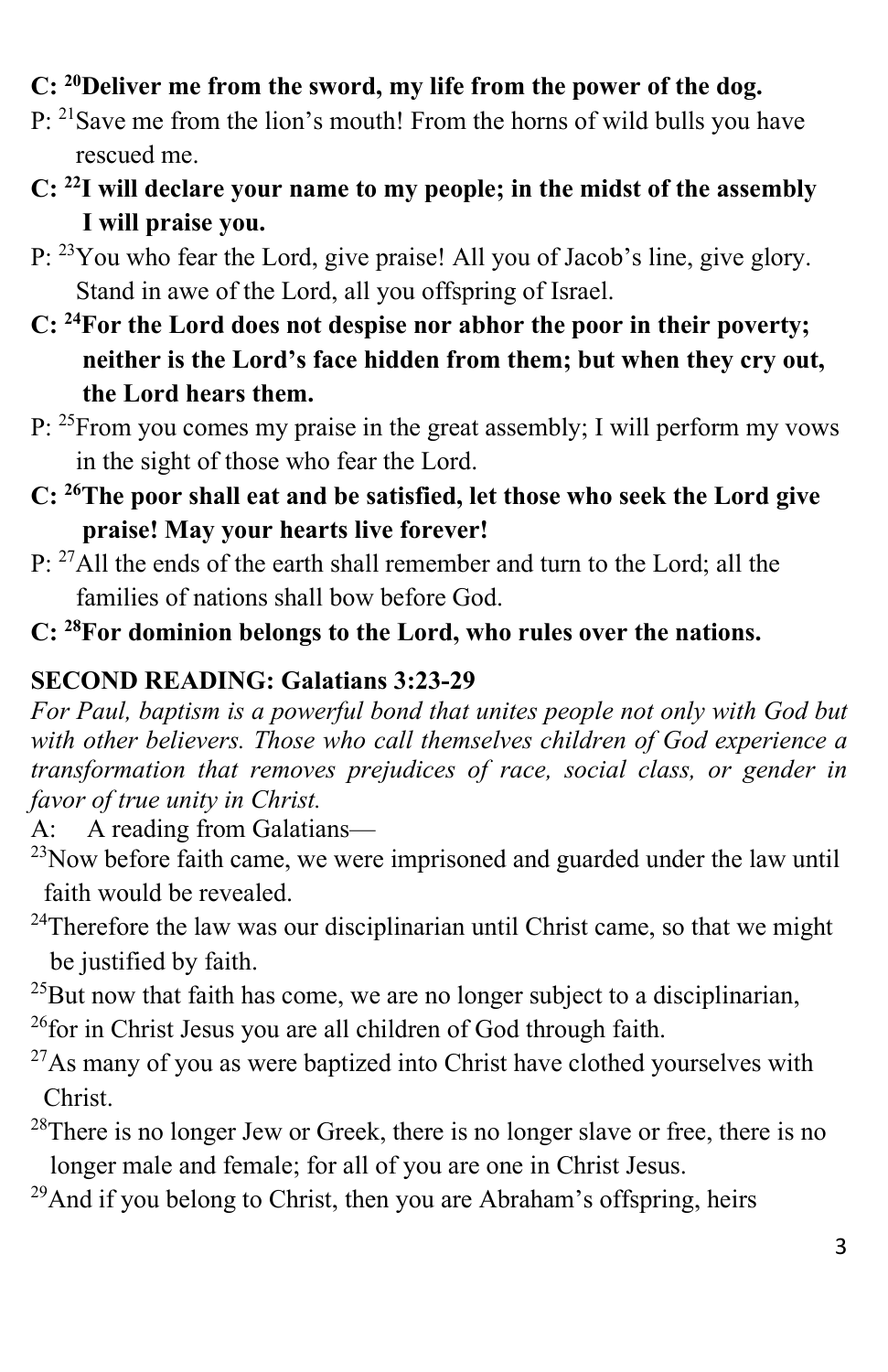according to the promise.

The word of God, word of life. **C: Thanks be to God.** 

Please stand as we welcome the Gospel.

- **P:** The Holy Gospel according to St. Luke.
- **C: Glory to you, O Lord.**

#### **GOSPEL: Luke 8:26-39**

*Jesus' mission includes foreigners and his authority extends to the casting out of demons. Some who witness Jesus' work are seized with confusion and fear, but the man who was healed is commissioned to give testimony to God's mercy and power.* 

- <sup>26</sup>Then [Jesus and his disciples] arrived at the country of the Gerasenes, which is opposite Galilee.
- $27$ As he stepped out on land, a man of the city who had demons met him. For a long time he had worn no clothes, and he did not live in a house but in the tombs.
- $28$ When he saw Jesus, he fell down before him and shouted at the top of his voice, "What have you to do with me, Jesus, Son of the Most High God? I beg you, do not torment me"—<br><sup>29</sup>for Jesus had commanded the unclean spirit to come out of the man. (For
- many times it had seized him; he was kept under guard and bound with chains and shackles, but he would break the bonds and be driven by the demon into the wilds).
- <sup>30</sup>Jesus then asked him, "What is your name?" He said, "Legion"; for many demons had entered him.
- $31$ They begged him not to order them to go back into the abyss.
- $32$ Now there on the hillside a large herd of swine was feeding; and the demons begged Jesus to let them enter these. So he gave them permission.
- <sup>33</sup>Then the demons came out of the man and entered the swine, and the herd rushed down the steep bank into the lake and was drowned.
- <sup>34</sup>When the swineherds saw what had happened, they ran off and told it in the city and in the country.
- <sup>35</sup>Then people came out to see what had happened, and when they came to Jesus, they found the man from whom the demons had gone sitting at the feet of Jesus, clothed and in his right mind. And they were afraid.
- <sup>36</sup>Those who had seen it told them how the one who had been possessed by demons had been healed.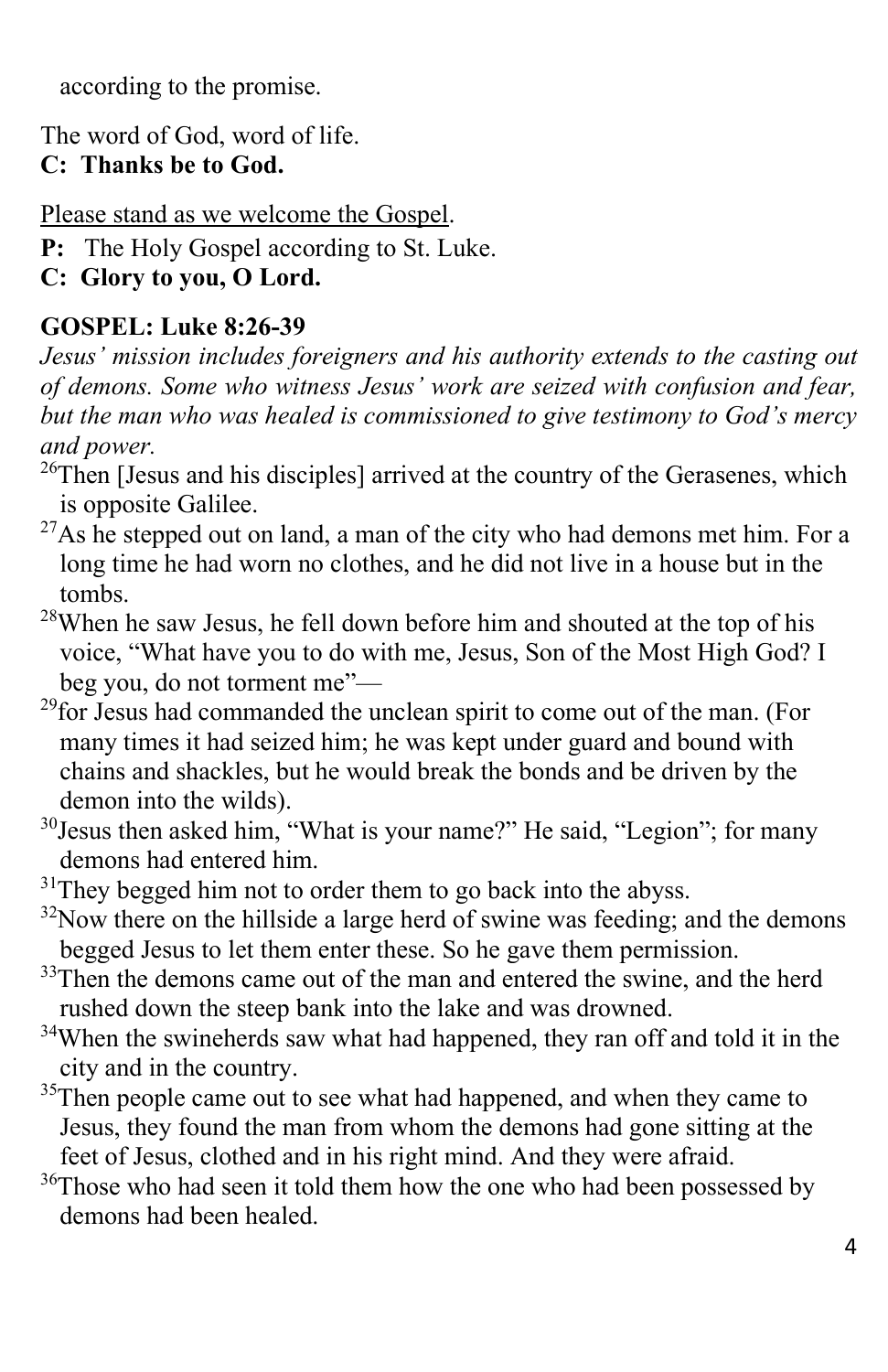$37$ Then all the people of the surrounding country of the Gerasenes asked Jesus to leave them; for they were seized with great fear. So he got into the boat and returned.

- <sup>38</sup>The man from whom the demons had gone begged that he might be with him; but Jesus sent him away, saying,
- <sup>39</sup>"Return to your home, and declare how much God has done for you." So he went away, proclaiming throughout the city how much Jesus had done for him.

The Gospel of the Lord. **C: Praise to you, O Christ.**  The assembly is seated.

**SERMON**

Silence for reflection follows the Sermon.

**MEDITATION** *Faith of Our Fathers* by Frederick William Faber **(Featuring Bells and Adult Choir)**

Please stand. **CREED I believe in God, the Father Almighty, creator of heaven and earth. I believe in Jesus Christ, God's only Son, our Lord, who was conceived by the Holy Spirit, born of the Virgin Mary, suffered under Pontius Pilate, was crucified, died, and was buried; He descended to the dead. On the third day He rose again; He ascended into Heaven, He is seated at the right hand of the Father, and He will come to judge the living and the dead. I believe in the Holy Spirit, the holy catholic church, the communion of saints, the forgiveness of sins, the resurrection of the body, and the life everlasting. Amen.**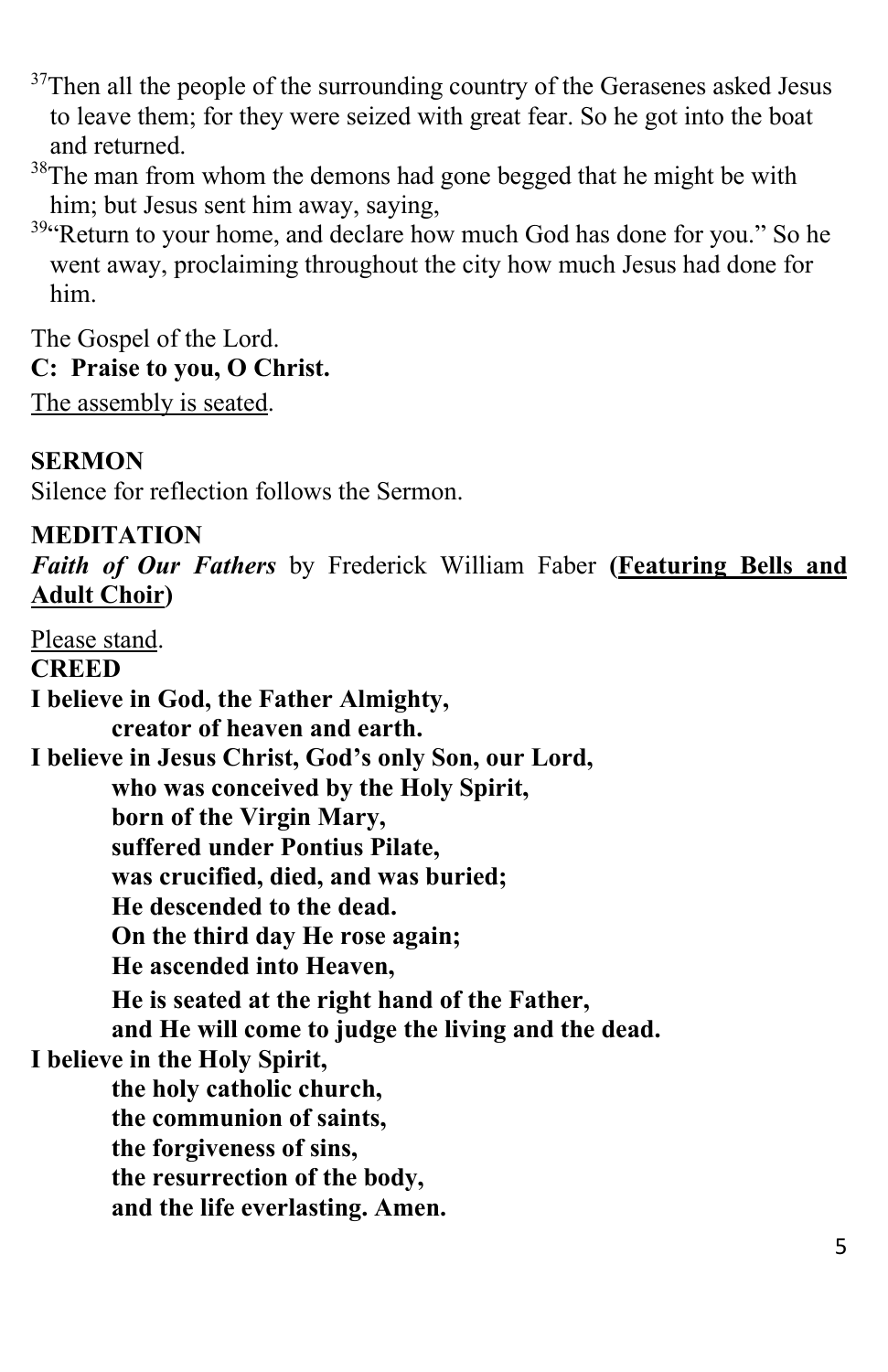#### **PRAYERS OF INTERCESSION**

Petition Response to "God of grace:" **Hear our prayer.**

#### **PEACE**

The presiding minister and the assembly greet each other in the peace of the Lord.

P: The peace of the Lord be with you always.

#### **C: And also with you.**

The people may greet one another with a sign of the Lord's peace, and may say, "Peace be with you," or similar words.

The assembly is seated.

#### **OFFERING**

An offering is gathered for the mission of the Church, including the care of those in need.

## **OFFERTORY**  *Where My Father Lives* by M.D. Ridge **(Featuring the Adult Choir)**

Please stand. **OFFERING PRAYER C: Amen.**

#### **GREAT THANKSGIVING**

- P:The Lord be with you.
- **C: And also with you.**
- P:Lift up your hearts.
- **C: We lift them up to the Lord.**
- **P:** Let us give thanks to the Lord our God.
- **C: It is right to give our thanks and praise.**

#### **EUCHARISTIC PRAYER** (Pastor)

Please remain standing.

#### **LORD'S PRAYER**

**C: Our Father, who art in heaven, hallowed be thy name, thy kingdom come, thy will be done, on earth as it is in heaven. Give us this day our daily bread; and forgive us our trespasses, as we forgive those who trespass against us; and lead us not into temptation, but deliver us from evil. For thine is the kingdom, and the power, and**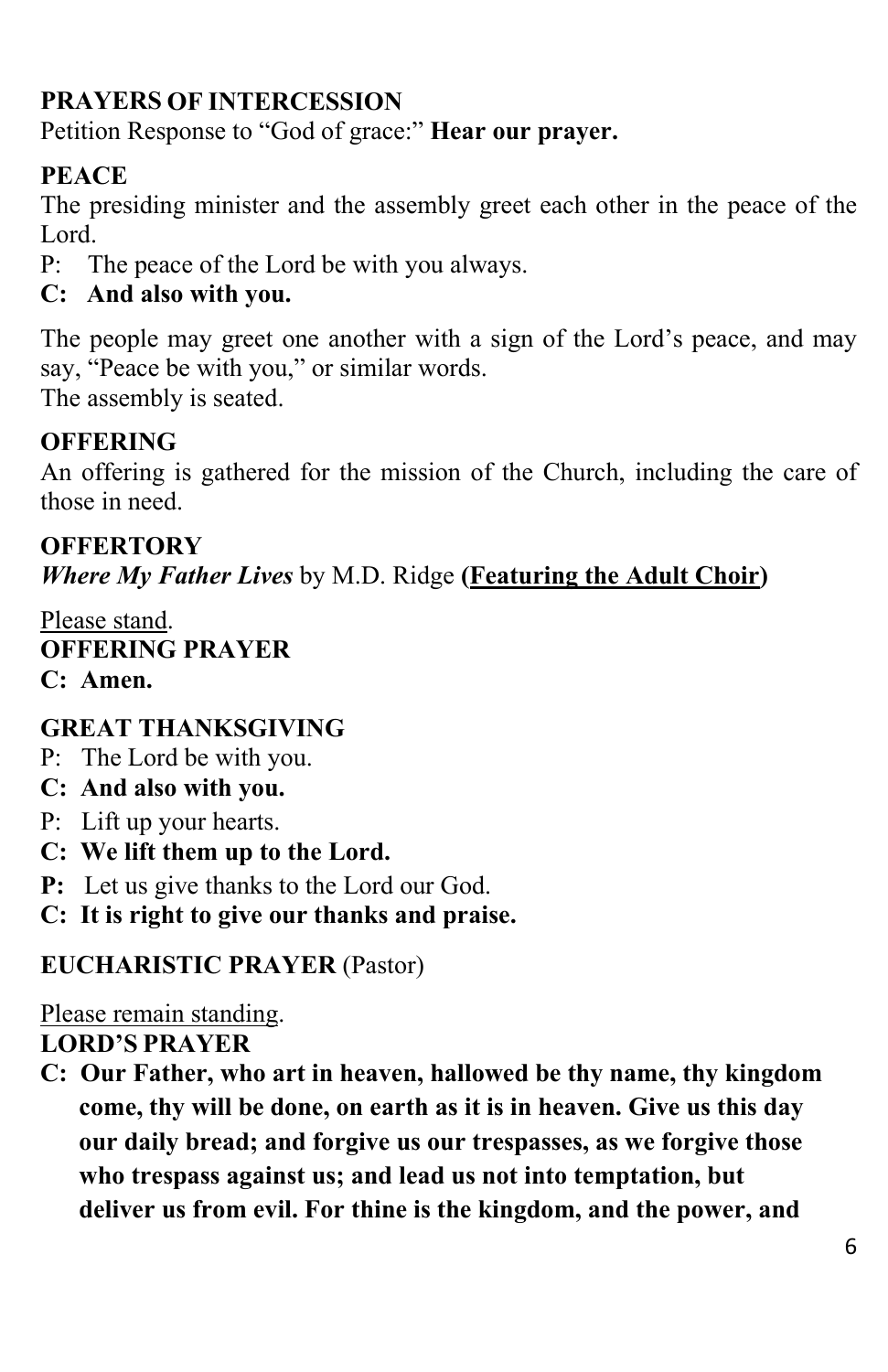#### **the glory, forever and ever. Amen**.

The assembly is seated.

#### **INVITATION TO COMMUNION**

All who believe in the real presence of Christ in the Sacrament are invited to come forward to receive. Follow the instructions of the ushers. Children who have not yet received First Communion instruction are invited to come forward for a blessing. If you are not comfortable receiving at this time, you are welcome to remain seated.

#### **COMMUNION**

#### **COMMUNION MEDITATION**

*Arioso* by J.S. Bach (Flute & Piano) *One Bread, One Body* Hymn # 496

#### Please stand. **POST COMMUNION BLESSING**

#### **PRAYER AFTER COMMUNION**

- P: Life-giving God, through this meal you have bandaged our wounds and fed us with your mercy. Now send us forth to live for others, both friend and stranger, that all may come to know your love. This we pray in the name of Jesus.
- **C: Amen.**

#### **BLESSING**

- P: The God of peace, Father, +Son, and Holy Spirit, bless you, comfort you, and show you the path of life this day and always.
- **C: Amen.**

#### **CLOSING HYMN** *Joyful, Joyful We Adore Thee* Hymn # 836

#### **DISMISSAL**

- P: Go in peace. Love your neighbor.
- **C: Thanks be to God.**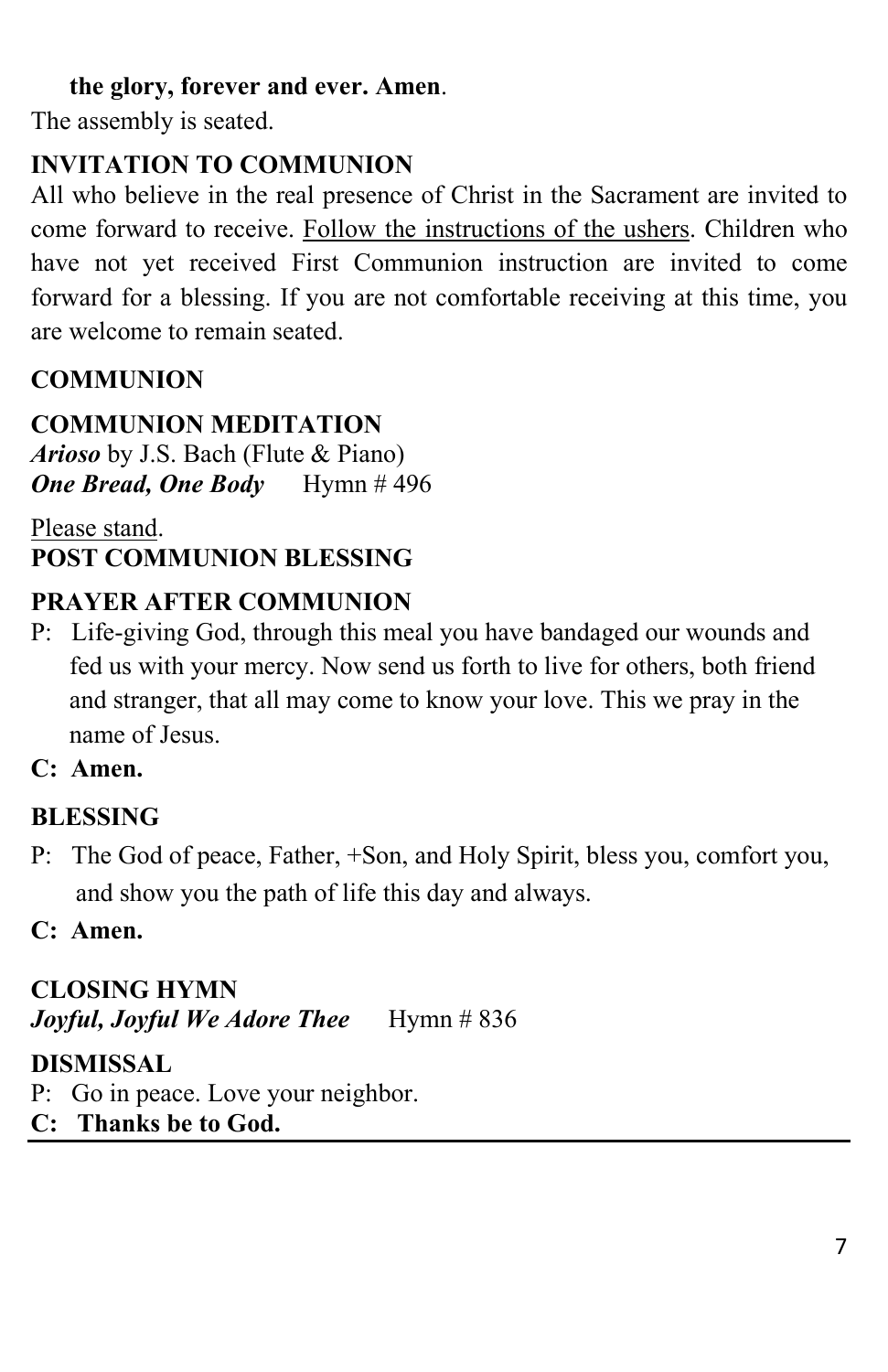## **The Second Sunday After Pentecost** June 19, 2022

## *We Welcome All Visitors to our Services!*

Please introduce yourself and sign our guest book on the desk in the Sanctuary. *Parents with Restless Children* may wish to move to the library, where a loudspeaker has been installed so that they may continue to follow the service in more comfortable surroundings.



**Today's Altar Flowers Are Given**

In Memory of Their Fathers, John Henry Gross & Peter Geestmann *by Claudia & John Gross*

In Loving Memory of Al Grube, Ernest Grube, & Henry Mantay on Father's Day *By Norma Mantay*

In Loving Memory of Their Fathers and Brothers-in-Law *by Doris & Roger Ohlander*

In Loving Memory of Otto P. Roepke on Father's Day *by Barbara & Roy Stone*

In Memory of the Life and Ministry of Bishop James A. Graefe *by Hans Vogel*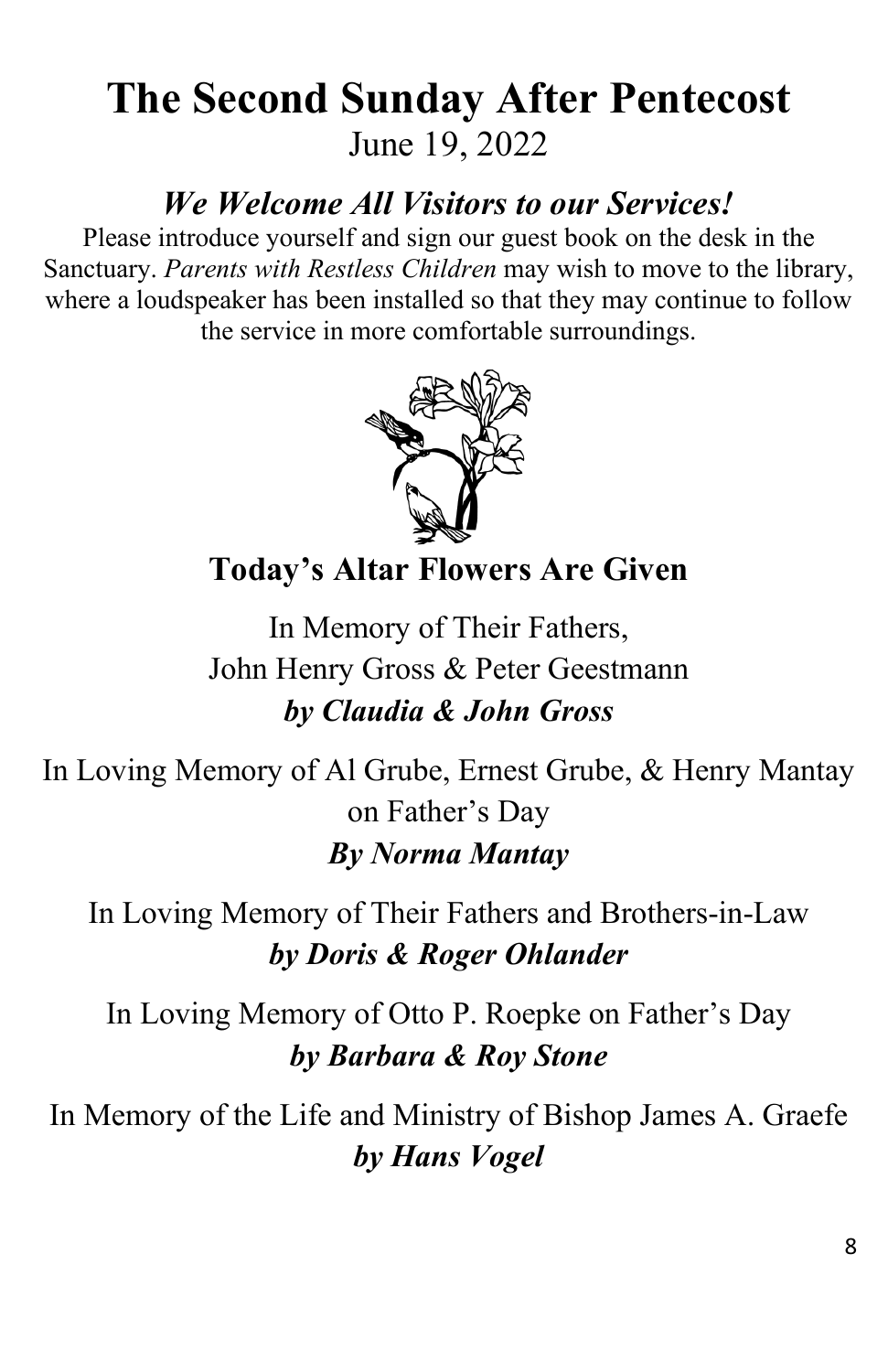#### **Serving Today** Presider: The Reverend Dennis O'Rourke Lector: Roxanne Toomey Altar Guild: Terry Ciro, Eileen Colton, Claudia Gross, Lilly Ann Munnich, Carol Shoemaker Counters: Jan Eastlund, John Eastlund, Jerry Fitzgerald Usher: Craig Sparke

Nicole Nicholson: Director of Music Kamelija Galijan-Curry: Organist Roxanne Toomey: Deacon Della Rao: Parish Administrator, Christian Education Coordinator Dana Antonette: Nursery School Director

 $\mathcal{L}_\text{max}$  , and the contribution of the contribution of the contribution of the contribution of the contribution of the contribution of the contribution of the contribution of the contribution of the contribution of t

### **Weekly Announcements**

 $\mathcal{L}_\text{max} = \mathcal{L}_\text{max} = \mathcal{L}_\text{max} = \mathcal{L}_\text{max} = \mathcal{L}_\text{max} = \mathcal{L}_\text{max} = \mathcal{L}_\text{max} = \mathcal{L}_\text{max} = \mathcal{L}_\text{max} = \mathcal{L}_\text{max} = \mathcal{L}_\text{max} = \mathcal{L}_\text{max} = \mathcal{L}_\text{max} = \mathcal{L}_\text{max} = \mathcal{L}_\text{max} = \mathcal{L}_\text{max} = \mathcal{L}_\text{max} = \mathcal{L}_\text{max} = \mathcal{$ 

- o Today is Father's Day 2x4 Sunday. Our tribute is enclosed in your bulletin and displayed in the narthex. All proceeds from this collection will be lovingly donated to Habitat for Humanity. We thank God for all of the fathers and father figures who have touched our lives.
- o We are disappointed to announce that Vacation Bible School has been **cancelled** this year due to low enrollment. We are looking ahead to next summer, and are confident it will be as successful as ever. We hope you will join us.
- o Our Church security plan has been approved by Council and will take effect immediately. Please see a Council member for details.
- o The Eastern Nassau Conference of WELCA will hold a Bible study in Cedar Creek Park on Tuesday, June 21st, 10AM-12PM. Please call the Church office if you would like more details. All ladies are welcome.
- o Our Church clean-up is well underway, but much work needs to be done. Volunteers are welcome. Please contact the Church office if you are able to lend a hand.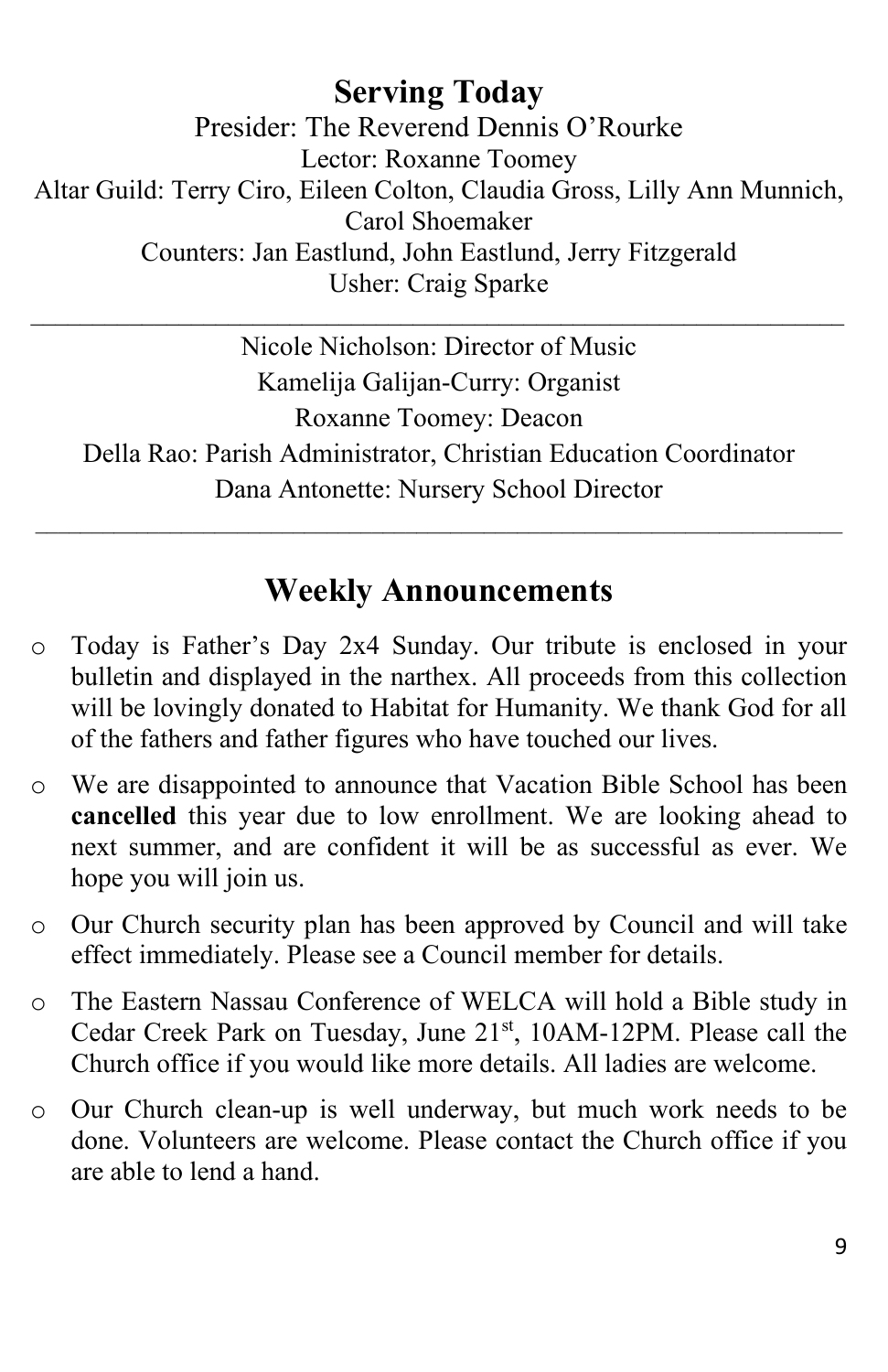- o Volunteers are still welcome to join us for the Fourth of July Parade. We will be meeting on **Wednesday, 6/22 at 4:30 PM** to start setting up. Please speak with Della Rao if you are interested.
- o The Lutheran Schools Association is holding a baseball fundraiser. **Yankees vs. Red Sox tickets are available!** Call the Church office for details if you'd like to attend.
- o If you have a July birthday or anniversary that you would like listed in the upcoming Spire, please inform the Church office no later than **this Tuesday, 6/21.**
- o The Christian Education Committee invites all families to register for the 2022-2023 school year. Stay tuned for updates this summer!

## **St. John's Food Pantry**

Your donations are appreciated. Thank you! Campbell's Cream of Mushroom of Soup - Canned Fruit Canned Chicken - Canned Salmon - Chili with Beans - Cooking Oil Jell-O - Juice - Pudding Mix - Salad Dressing - Spaghetti Please check the expiration dates on packaged foods before donating.

## **CLC This Week: June 19th through 26th**

*Happy Summer! Tuesday, June 21st* 4<sup>th</sup> of July Parade Set-Up: Wednesday, June 22<sup>nd</sup>, 4:30 PM **Thrift Shop: Friday, June 24th, 9:00AM-3:00PM**

For a complete list of activities this month, please visit our website, or check your latest copy of the Spire.

## **The Liturgical Color**

The liturgical color of The Time After Pentecost is **green.** The color green indicates our growth in faith as we follow the teachings and ministry of Christ.